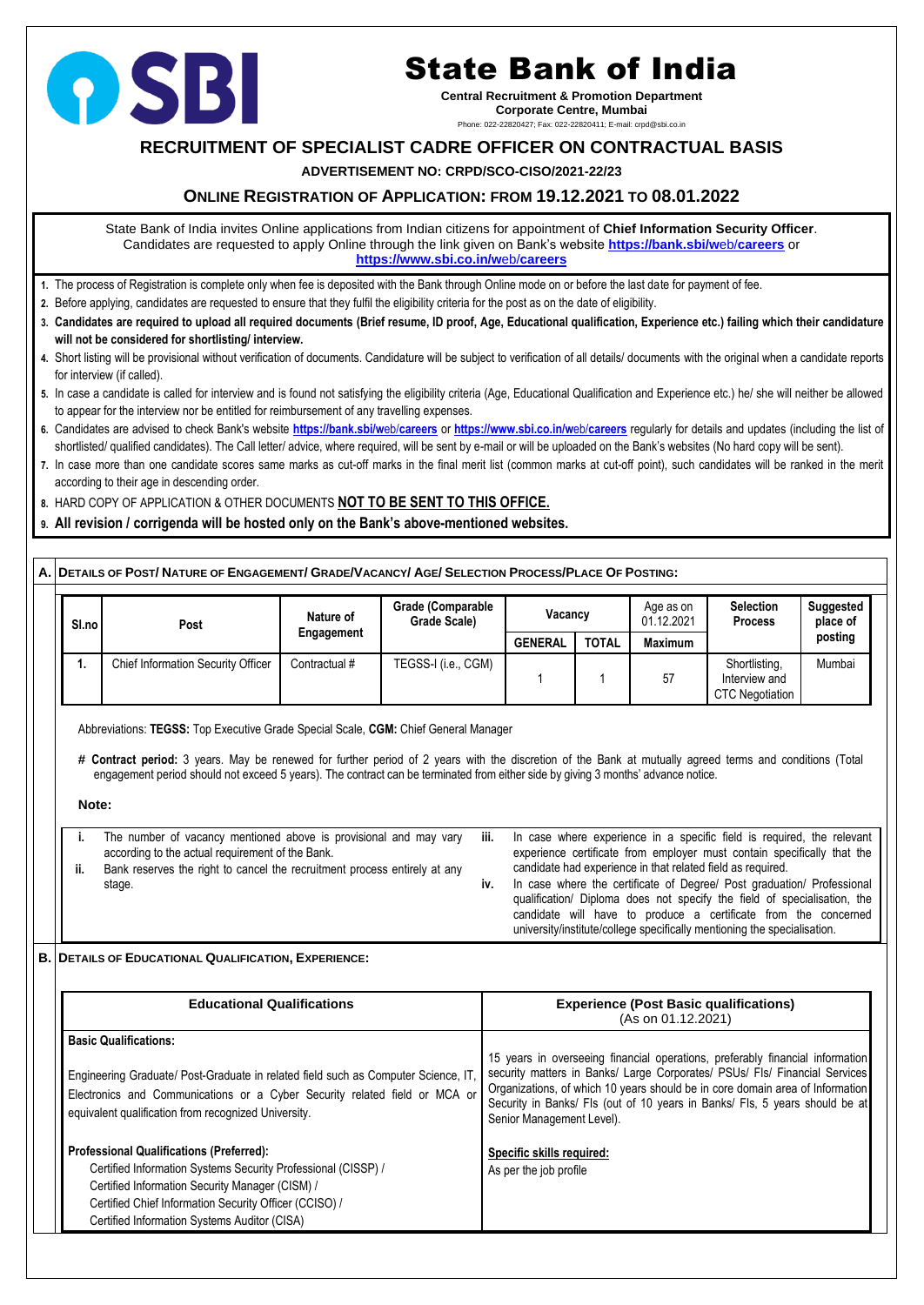#### **C. JOB PROFILE AND KRA:**

#### **Job Profile (Detail description of Role, Responsibilities and Functions)**

#### **CISO is responsible for**

1. Bringing to the notice of Board/IT sub-committee of the Board about the vulnerabilities and cyber security risk, the Bank is exposed to.

2. As member secretary of Information Security and/or related committee(s), if any, may ensure inter alia, current/emerging cyber threats to banking (including payment systems) sector and the Bank's preparedness in these aspects are invariably discussed in such committee(s).

3. Managing and monitoring SOC and drive cyber security related projects.

4. Maintaining and update a threat landscape for the organization on a regular basis.

5. Ensuring that periodic tests are conducted to evaluate the adequacy and effectiveness of technical security control measures, especially after each significant change to the IT applications/ systems/ networks as well as after any major incident.

#### **MEASURES OF SUCCESS:**

- IS requirements are identified and addressed in a timely manner.
- IS responsibilities are effectively communicated to all role holders.
- Risk mitigation measures are appropriate and in line with global best practices.

#### **KRAs for the post:**

- To create, maintain and disseminate information security strategy, plans and policies to ensure high information assurance within the Bank and meet legal, statutory and regulatory requirements in Information Security.
- To obtain top management approval on IS security plan, budget, resources and provide ongoing support for Information Security activities.
- To ensure that, when exceptions/ deviations/ non-adherence to the IS Security are proposed by the Application Owner, the risk assessment process is completed, and appropriate recommendations are put up to DMD & CIO.
- To define security violations and support investigative processes.
- To brief Top Management on information security initiatives undertaken, information security status across the Bank, compliance against Bank's Information Security Policies and regulatory requirements.
- To direct Information Security Incident Response Management.
- To oversee the development of Information Security Awareness training programmes and promote security culture in the Bank.
- To stay informed about global best practices and latest developments in the field of information security including technology, management practices and regulatory requirements.
- To represent the Bank in the area of information security at industry standards committee, technical conferences and regulatory bodies.

For the purpose of computation of casual leave, intervening Sundays / Holidays shall not be included. The casual leaves not availed during the Financial year will lapse and will not be carried over to the next financial year. However, if the lapse of casual leave is on account of the Bank declining the leave, it may be encashed at the rate of monthly compensation amount during the year.

#### **D. REMUNERATION/ CTC (NEGOTIABLE):** CTC will not be a limiting factor for suitable talent.

#### **E. OTHER FACILITIES:**

In case of travel on outstation duty, eligible Travelling, Halting allowance and eligibility to stay in Hotel at par with the grade of TEGSS-I of the Bank shall be paid.

#### **F. LEAVE DETAILS:**

The official shall be entitled to Casual Leave of 12 days during a Financial Year. The Official may be permitted to avail leave on pro-rata basis in a given financial year with the approval of Bank / authority to whom he/she reports.

**Privilege Leave:** One day for every of 11 days service on duty. On resignation/termination from service during the contract period, the Bank shall have the discretion to adjust the un-availed PL not exceeding 15 days against notice period. However, encashment of leave is not permitted under any circumstances.

The Bank shall have absolute right in its discretion to either grant or reject the application for leave taking into consideration the administrative exigencies.

#### **G. OTHER TERMS AND CONDITIONS:**

- The appointment of CISO will be subject to satisfactory completion of medical examination as prescribed by the Bank and verification of Testimonials.
- The CISO will not take up any assignment with any other organization during the period of contract with the Bank.
- The engagement shall not be construed as an employment in Bank and the official is not eligible to claim Provident Fund/Bonus/ Gratuity / Pension during the

period of Contract or thereafter.

• He/ She will not be eligible for membership of SBI Pension Fund/ Defined Contribution Pension Scheme (New Pension Scheme) and SBI Employees Provident Fund

#### **H. SELECTION PROCESS:**

The selection will be based on shortlisting and interview.

**Shortlisting:** Mere fulfilling minimum qualification and experience will not vest any right in candidate for being called for interview. The shortlisting committee constituted by the Bank will decide the shortlisting parameters and thereafter, adequate number of candidates, as decided by the Bank, will be shortlisted for interview. The decision of the Bank to call the candidates for the interview shall be final. No correspondence will be entertained in this regard. The shortlisted candidates will be called for interview.

**Interview:** Interview will carry 100 marks. The qualifying marks in interview will be decided by the Bank. No correspondence will be entertained in this regard

**Merit list:** Merit list for selection will be prepared in descending order on the basis of scores obtained in interview only. In case more than one candidate scores the cut-off marks (common marks at cut-off point), such candidates will be ranked according to their age in descending order, in the merit list.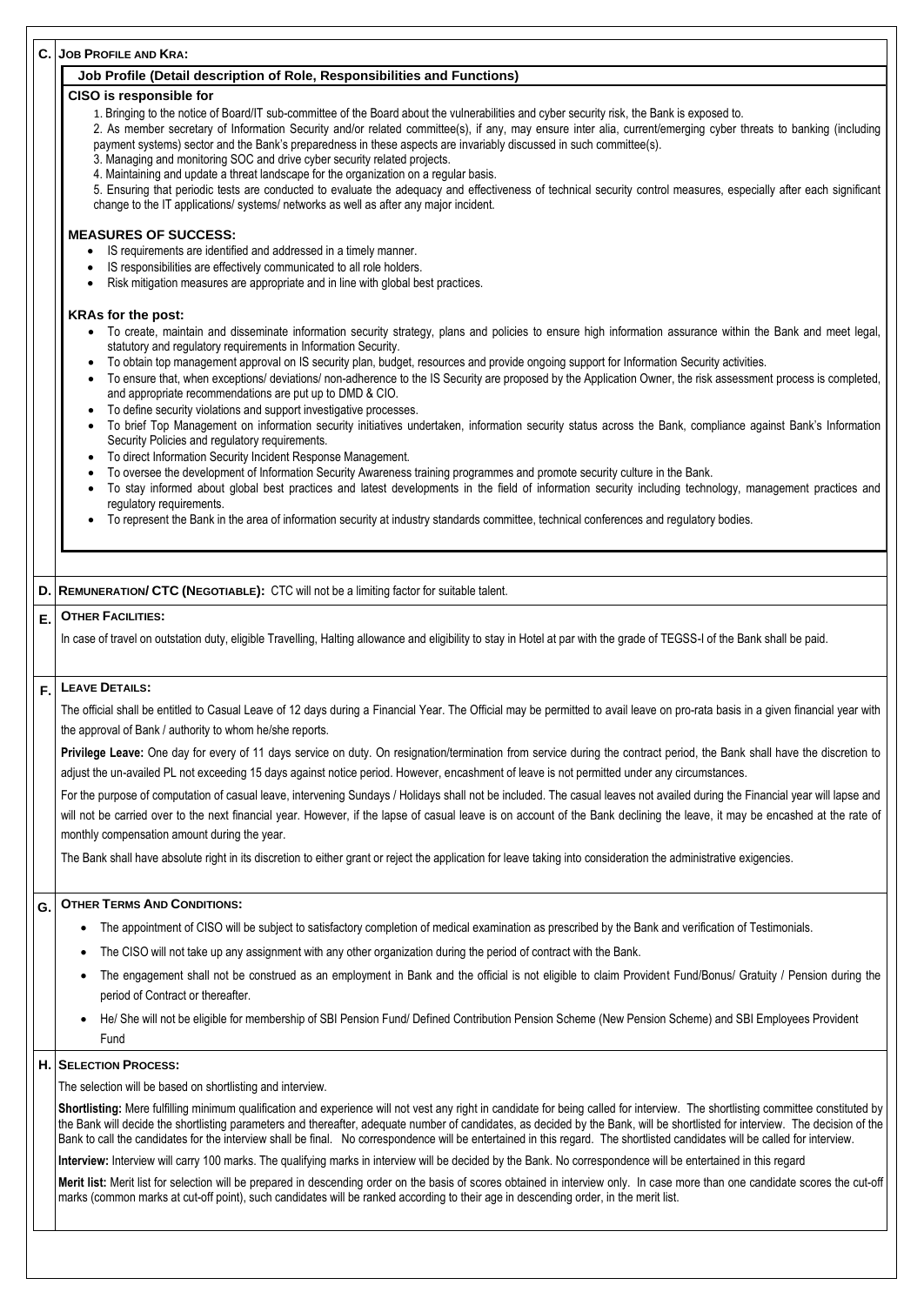**I.** | How To APPLY: Candidates should have valid email ID which should be kept active till the declaration of result. It will help him/her in getting call letter/Interview advices etc. by email.

#### **GUIDELINES FOR FILLING ONLINE APPLICATION:**

- **i.** Candidates will be required to register themselves online through the link available on SBI website **<https://bank.sbi/web/careers> OR <https://www.sbi.co.in/web/careers>** and pay the application fee using Internet Banking/ Debit Card/ Credit Card etc.
- **ii.** Candidates should first scan their latest photograph and signature. Online application will not be registered unless candidate uploads his/her photo and signature as specified on the online registration page (under 'How to Apply").
- **iii.** Candidates should fill the application carefully. Once application is filled-in completely, candidate should submit the same. In the event of candidate not being able to fill the application in one go, he can save the information already entered. When the information/ application is saved, a provisional registration number and password is generated by the system and displayed on the screen. **Candidate should note down the registration number and password.** They can re-open the saved application using registration number and password and edit the particulars, if needed. This facility of editing the saved information will be available for three times only. Once the application is filled completely, candidate should submit the same and proceed for online payment of fee.
- **iv.** After registering online, the candidates are advised to take a printout of the system generated online application forms.
- **i.** Application fees (Non-refundable) is ₹750/- (₹Seven Hundred fifty only) for General, EWS and OBC candidates and nil for SC/ ST/PWD candidates.
- **ii.** Fee payment will have to be made online through payment gateway available thereat.
- **iii.** After ensuring correctness of the particulars in the application form, candidates are required to pay the fees through payment gateway integrated with the application. No change/ edit in the application will be allowed thereafter.
- **iv.** The payment can be made by using Debit Card/ Credit Card/ Internet Banking etc. by providing information as asked on the screen. Transaction charges for online payment, if any, will be borne by the candidates.
- **v.** On successful completion of the transaction, e-receipt and application form, bearing the date of submission by the candidate, will be generated which should be printed and retained by the candidate.
- **vi.** If the online payment of fee is not successfully completed in first instance, please make fresh attempts to make online payment.
- **vii.** There is also a provision to reprint the e-Receipt and Application form containing fee details, at later stage.
- **viii.** Application Fee once paid will **NOT** be refunded on any account **NOR** can it be adjusted for any other examination or selection in future.

#### **GUIDELINES FOR PAYMENT OF FEES:**

- 
- **iv.** If the Applicant's signature on the answer script, at the time of the examination, does not match the signature on the Call Letter, the applicant will be disqualified.
- **v.** Size of file should be between 10kb 20kb and Dimensions 140 x 60 pixels (preferred).
- **vi.** Ensure that the size of the scanned image is not more than 20kb.
- **vii.** Signature in CAPITAL LETTERS shall NOT be accepted.

| J. | <b>HOW TO UPLOAD DOCUMENTS:</b>                                                                                         |                                                                                                                  |
|----|-------------------------------------------------------------------------------------------------------------------------|------------------------------------------------------------------------------------------------------------------|
|    | a. Details of Document to be uploaded:                                                                                  | d. Document file type/ size:                                                                                     |
|    | i. Brief Resume (PDF)                                                                                                   | i. All Documents must be in PDF.                                                                                 |
|    | ii. ID Proof (PDF)                                                                                                      | ii. Page size of the document to be A4.                                                                          |
|    | iii. Proof of Date of Birth (PDF)                                                                                       | iii. Size of the file should not be exceeding 500 KB.                                                            |
|    | iv. Educational Certificates: Relevant Mark-Sheets/ Degree Certificate (PDF)                                            | iv. In case of Document being scanned, please ensure it is saved as PDF and                                      |
|    | v. Experience certificates (PDF)                                                                                        | size not more than 500 KB as PDF. If the size of the file is more than 500KB,                                    |
|    | vi. Professional qualification (PDF), if applicable                                                                     | then adjust the setting of the scanner such as the DPI resolution, no. of colors                                 |
|    | vii. Latest Form-16/IT Return/ current salary slip, etc.                                                                | etc., during the process of scanning. Please ensure that Documents                                               |
|    | b. Photograph file type/ size:                                                                                          | uploaded are clear and readable.                                                                                 |
|    | i. Photograph must be a recent passport style color picture.                                                            | e. Guidelines for scanning of photograph/signature/documents:                                                    |
|    | ii. Size of file should be between 20kb-50 kb and Dimensions 200 x 230 pixels                                           | i. Set the scanner resolution to a minimum of 200 dpi (dots per inch)                                            |
|    | (preferred).                                                                                                            | ii. Set Color to True Color                                                                                      |
|    | iii. Make sure that the picture is in color, taken against a light-colored, preferably                                  | iii. Crop the image in the scanner to the edge of the photograph/ signature, then                                |
|    | white, background.                                                                                                      | use the upload editor to crop the image to the final size (as specified above).                                  |
|    | iv. Look straight at the camera with a relaxed face.                                                                    | iv. The photo/ signature file should be JPG or JPEG format (i.e. file name should                                |
|    | v. If the picture is taken on a sunny day, have the sun behind you, or place                                            | appear as: image01 jpg or image01 jpeg).                                                                         |
|    | yourself in the shade, so that you are not squinting and there are no harsh                                             | v. Image dimensions can be checked by listing the folder/ files or moving the<br>mouse over the file image icon. |
|    | shadows.                                                                                                                | vi. Candidates using MS Windows/ MSOffice can easily obtain photo and                                            |
|    | vi. If you have to use flash, ensure there's no "red-eye".                                                              | signature in .jpeg format not exceeding 50kb & 20kb respectively by using                                        |
|    | vii. If you wear glasses make sure that there are no reflections and your eyes can                                      | MS Paint or MSOffice Picture Manager. Scanned photograph and signature                                           |
|    | be clearly seen.                                                                                                        | in any format can be saved in .jpg format by using 'Save As' option in the File                                  |
|    | viii. Caps, hats and dark glasses are not acceptable. Religious headwear is<br>allowed but it must not cover your face. | menu. The file size can be reduced below 50 kb (photograph) & 20 kb                                              |
|    | ix. Ensure that the size of the scanned image is not more than 50kb. If the size of                                     | (signature) by using crop and then resize option (Please see point (i) & (ii)                                    |
|    | the file is more than 50 kb, then adjust the settings of the scanner such as the                                        | above for the pixel size) in the 'Image' menu. Similar options are available in                                  |
|    | DPI resolution, no. of colors etc., during the process of scanning.                                                     | other photo editor also.                                                                                         |
|    | c. Signature file type/ size:                                                                                           | vii. While filling in the Online Application Form the candidate will be provided with                            |
|    | i. The applicant has to sign on white paper with Black Ink pen.                                                         | a link to upload his/her photograph and signature.                                                               |
|    | ii. The signature must be signed only by the applicant and not by any other                                             | f. Procedure for Uploading Document:                                                                             |
|    | person.                                                                                                                 | i. There will be separate links for uploading each document.                                                     |
|    | iii. The signature will be used to put on the Call Letter and wherever necessary.                                       | ii. Click on the respective link "Upload"                                                                        |

- 
- **iii.** Browse & select the location where the JPG or JEPG, PDF file has been saved.
- **iv.** Select the file by clicking on it and Click the 'Upload' button.
- **v.** Click Preview to confirm the document is uploaded and accessible properly before submitting the application. If the file size and format are not as prescribed, an error message will be displayed
- **vi.** Once uploaded/ submitted, the Documents uploaded cannot be edited/ changed.
- **vii.** After uploading the photograph/ signature in the online application form candidates should check that the images are clear and have been uploaded correctly. In case the photograph or signature is not prominently visible, the candidate may edit his/ her application and re-upload his/ her photograph or signature, prior to submitting the form. If the face in the photograph or signature is unclear the candidate's application may be rejected.